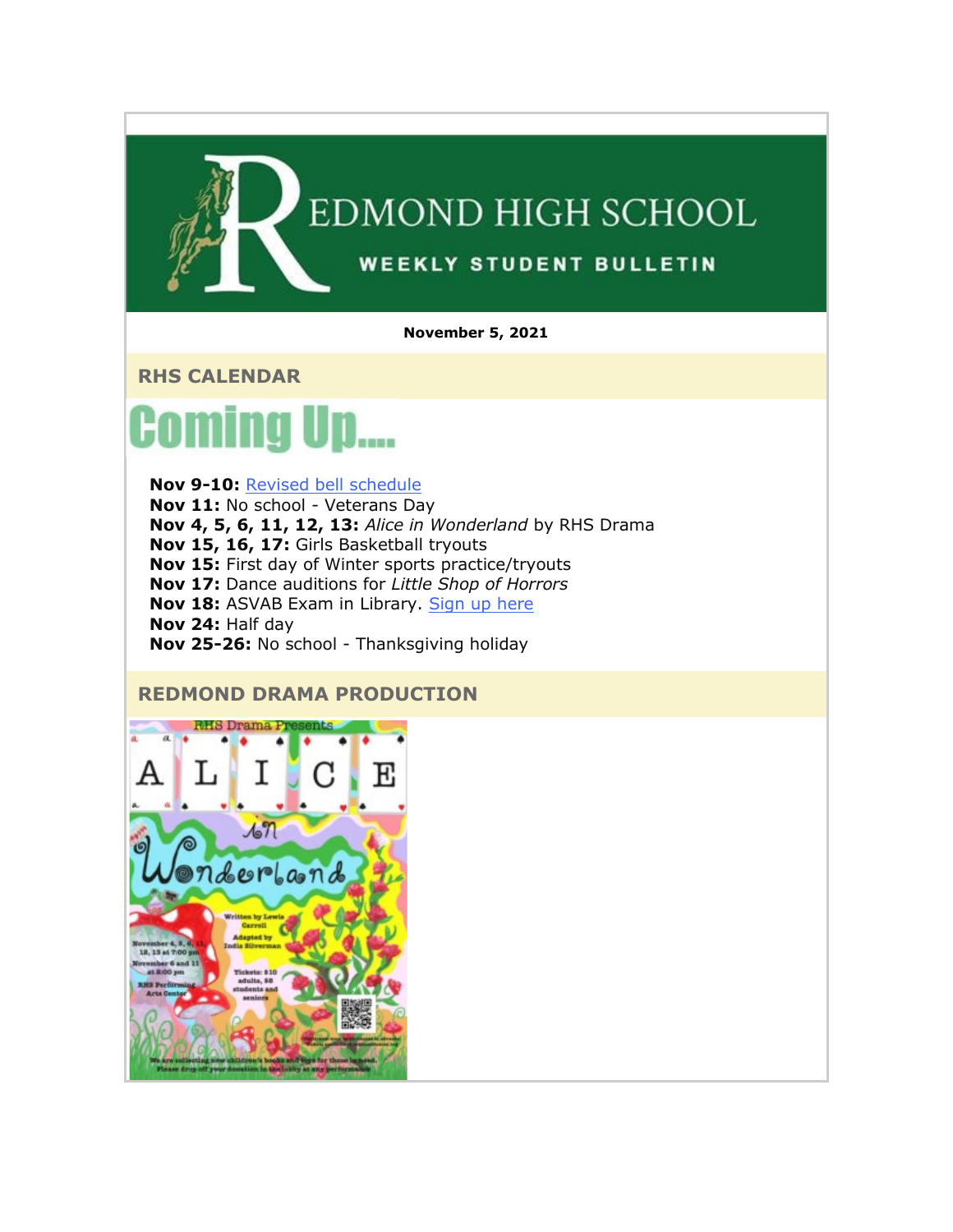#### *This week!* **Alice in Wonderland**

November 4, 5, 6, 11, 12, 13 @ 7:00 pm November 6, 11 @ 2:00 pm [Link to buy tickets](https://nam02.safelinks.protection.outlook.com/?url=http%3A%2F%2Flink.email.dynect.net%2Flink.php%3FDynEngagement%3Dtrue%26H%3DbyPkDFxves6EOGDn1peRNeIe02OIJH5CdLqxMLzUeO8xfJUQzDOhsO1bHLttkS3hqpXV6Nsc44yxbPt4syLkKD%252FCI70I%252FIWNS1MTGvrF75v9JpXWBM67dQ%253D%253D%26G%3D0%26R%3Dhttps%253A%252F%252FPMEFGYZTANA.hatchbuck.com%252FTrackLinkClick%253FID2%253D5TXbA-knawAWaAp0xRLVY_ETIdj7VIV1RcuzEcqAxI9FwVGz1ZI-rwwX6YNTn12n0%26I%3D20211105224535.000000143274%2540mail6-64-ussnn1%26X%3DMHwxMjY0OTIyOjIzMTQxMTU3NTY7MXwxMjY0OTIzOjE4NTI0OTc0MTs%253D%26V%3D3%26S%3DWckRQJB64UTKdJL9cz1WDf4qTETsiJwTEQeYNEkRmwU&data=04%7C01%7Cmwood%40lwsd.org%7Ce8cd8cf4a0a2492de09808d9a0adfbdf%7C1fd4673fdf9646218638a1d88c4c85d7%7C0%7C0%7C637717491384236363%7CUnknown%7CTWFpbGZsb3d8eyJWIjoiMC4wLjAwMDAiLCJQIjoiV2luMzIiLCJBTiI6Ik1haWwiLCJXVCI6Mn0%3D%7C1000&sdata=x%2BNBkKRopGtL9JNXCwI5at4anF8ucm1SHwH%2BjQrzEUs%3D&reserved=0)

*Other theatre news:* **Dance classes** are starting in preparation for the *Little Shop of Horrors* dance audition on November 17 at 1:00 pm in the PAC.

## **TESTING / REVISED BELLS**

| Tuesday                                                                               | Wednesday                       |
|---------------------------------------------------------------------------------------|---------------------------------|
| <b>Office Hours</b>                                                                   | <b>Office Hours</b>             |
| $7:00 - 7:30$                                                                         | $7:00 - 7:30$                   |
| Period 1                                                                              | Period 2                        |
| $7:30 - 8:43(73)$                                                                     | $7:30 - 8:44(74)$               |
| <b>Homeroom</b>                                                                       | <b>HERD Time/</b>               |
| $8:48 - 9:58(70)$                                                                     | <b>Veteran's Day Activity</b>   |
| <b>No HR Travel, WCAS</b>                                                             | $8:49 - 9:49(60)$               |
| testing grades 9, 12                                                                  | <b>No Homeroom Travel</b>       |
| Period 3                                                                              | Period 4                        |
| $10:03 - 11:16(73)$                                                                   | $9:54 - 11:09(75)$              |
| Period 5<br>$11:21 - 12:34(73)$<br>2 <sup>nd</sup> Lunch<br>$12:34 - 1:04(30)$        | Period 6<br>$11:14 - 12:29(75)$ |
| 1 <sup>ST</sup> Lunch<br>$11:16 - 11:46(30)$<br><b>Period 5</b><br>$11:51 - 1:04(73)$ | Lunch<br>$12:29 - 12:50(21)$    |
| Period 7<br>$1:09 - 2:20(71)$                                                         |                                 |

See revised bell schedule for November 9 and 10 *WCAS testing:* **Tuesday, November 9**

The Washington Comprehensive Assessment of Science testing day is November 9 during the homeroom period. Students who are in 9th and 12th grade are required to take this assessment. The test has been designed to be completed in a single 45-minute session. The homeroom period has been extended to provide time for the login process, directions, and 45 minutes for the test. Rosters will be posted on the cafeteria windows for students to identify their testing room.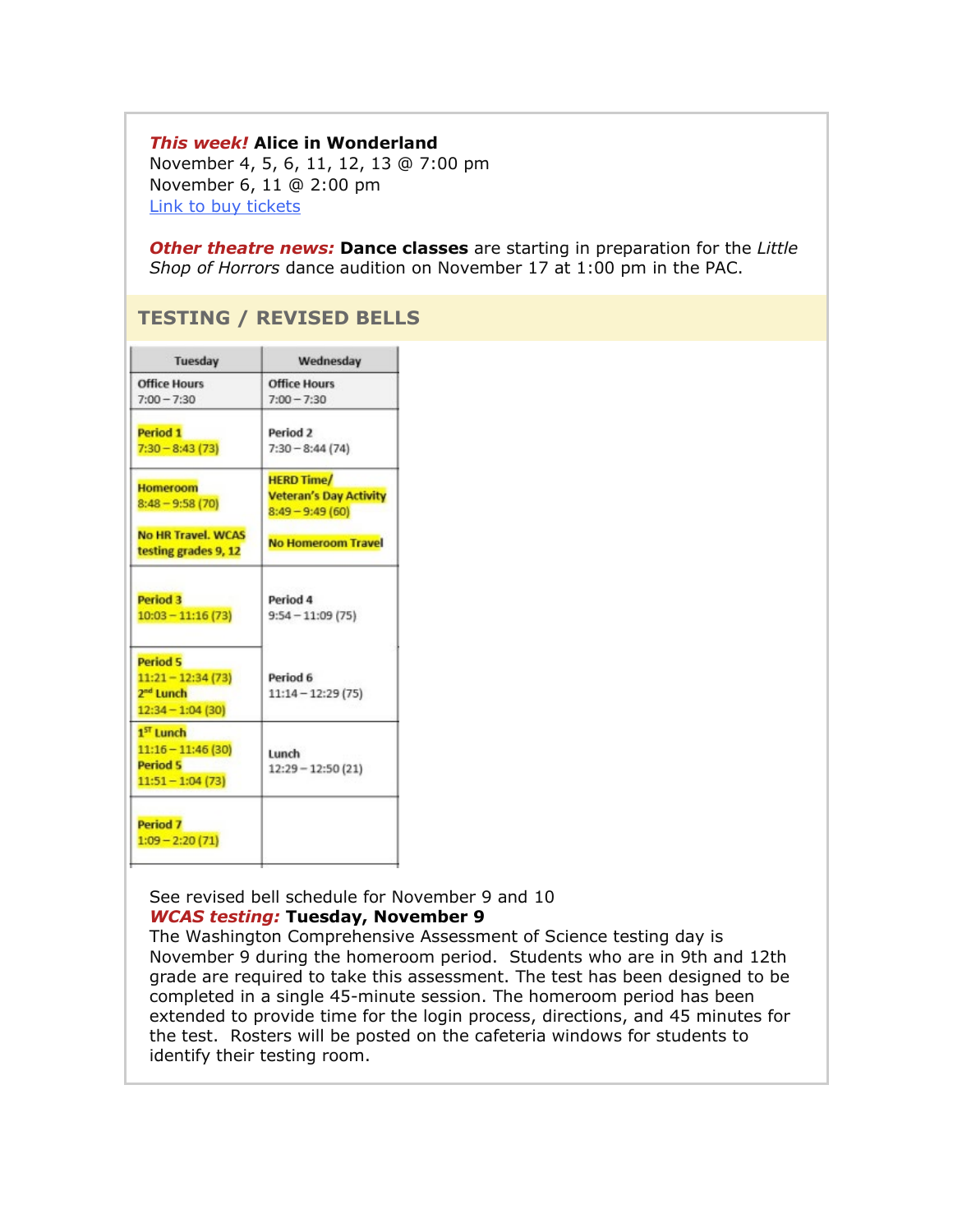Students need to bring their fully charged LWSD laptops and their power cord.

**All Seniors** *including Running Start and WANIC* are expected to take the exam.

## **ATHLETIC AWARDS**



*Congratulations* to our September and October athletes of the month: **Michelle Chen** – Swimming **Grace Westby** – Soccer **Jonathan Kim** – Tennis **Akshay Anand** - Golf

## **CHECK YOUR SCORE**

# SAT/PSAT

#### *New:* **SAT/PSAT scores available**

- Scores for students who took the October SAT at RHS are now available! Students can access their scores by logging in to their online score [report.](https://nam02.safelinks.protection.outlook.com/?url=http%3A%2F%2Flink.email.dynect.net%2Flink.php%3FDynEngagement%3Dtrue%26H%3DbyPkDFxves6EOGDn1peRNeIe02OIJH5CdLqxMLzUeO8xfJUQzDOhsO1bHLttkS3hqpXV6Nsc44yxbPt4syLkKD%252FCI70I%252FIWNS1MTGvrF75v9JpXWBM67dQ%253D%253D%26G%3D0%26R%3Dhttps%253A%252F%252FPMEFGYZTANA.hatchbuck.com%252FTrackLinkClick%253FID2%253DFLrQSNKQvxAA62LNaESMw0hSOBdA9Dl0S3fkbxYjmpvwsLsxtWN2Jdtfb2K3vpJ00%26I%3D20211105224535.000000143274%2540mail6-64-ussnn1%26X%3DMHwxMjY0OTIyOjIzMTQxMTU3NTY7MXwxMjY0OTIzOjE4NTI0OTc0MTs%253D%26V%3D3%26S%3DwHDRRI-HLC3WhP4noQ14pDaC1Khr9gow7C3hoDxxYXk&data=04%7C01%7Cmwood%40lwsd.org%7Ce8cd8cf4a0a2492de09808d9a0adfbdf%7C1fd4673fdf9646218638a1d88c4c85d7%7C0%7C0%7C637717491384236363%7CUnknown%7CTWFpbGZsb3d8eyJWIjoiMC4wLjAwMDAiLCJQIjoiV2luMzIiLCJBTiI6Ik1haWwiLCJXVCI6Mn0%3D%7C1000&sdata=GIr9OmpI%2FPIdemi%2FHn6DYr4eBp8O9ndVubsUvPYJml0%3D&reserved=0)
- PSAT scores will be available December 7.

#### **PANORAMA TESTING**



*Parents:* Each school in LWSD will administer the *Panorama Survey* in grades 3-12 during the first two weeks of November. To read the communication letter for families, [click here.](https://nam02.safelinks.protection.outlook.com/?url=http%3A%2F%2Flink.email.dynect.net%2Flink.php%3FDynEngagement%3Dtrue%26H%3DbyPkDFxves6EOGDn1peRNeIe02OIJH5CdLqxMLzUeO8xfJUQzDOhsO1bHLttkS3hqpXV6Nsc44yxbPt4syLkKD%252FCI70I%252FIWNS1MTGvrF75v9JpXWBM67dQ%253D%253D%26G%3D0%26R%3Dhttps%253A%252F%252FPMEFGYZTANA.hatchbuck.com%252FTrackLinkClick%253FID2%253DD0RYh961qW5-L3QKWQzuMVRMFFdYub3WBXtfNHYnHbGNBt58sU1DsIoIDXFJWdzP0%26I%3D20211105224535.000000143274%2540mail6-64-ussnn1%26X%3DMHwxMjY0OTIyOjIzMTQxMTU3NTY7MXwxMjY0OTIzOjE4NTI0OTc0MTs%253D%26V%3D3%26S%3DPjqCe0PzLf-2_QLe5PzZd7tFOmkKC29sesWiNAkDUfM&data=04%7C01%7Cmwood%40lwsd.org%7Ce8cd8cf4a0a2492de09808d9a0adfbdf%7C1fd4673fdf9646218638a1d88c4c85d7%7C0%7C0%7C637717491384246353%7CUnknown%7CTWFpbGZsb3d8eyJWIjoiMC4wLjAwMDAiLCJQIjoiV2luMzIiLCJBTiI6Ik1haWwiLCJXVCI6Mn0%3D%7C1000&sdata=b90RbJnWhmn1xG6Fy8kSv%2FuU7GmPFIOYqLSizGNC8Bs%3D&reserved=0)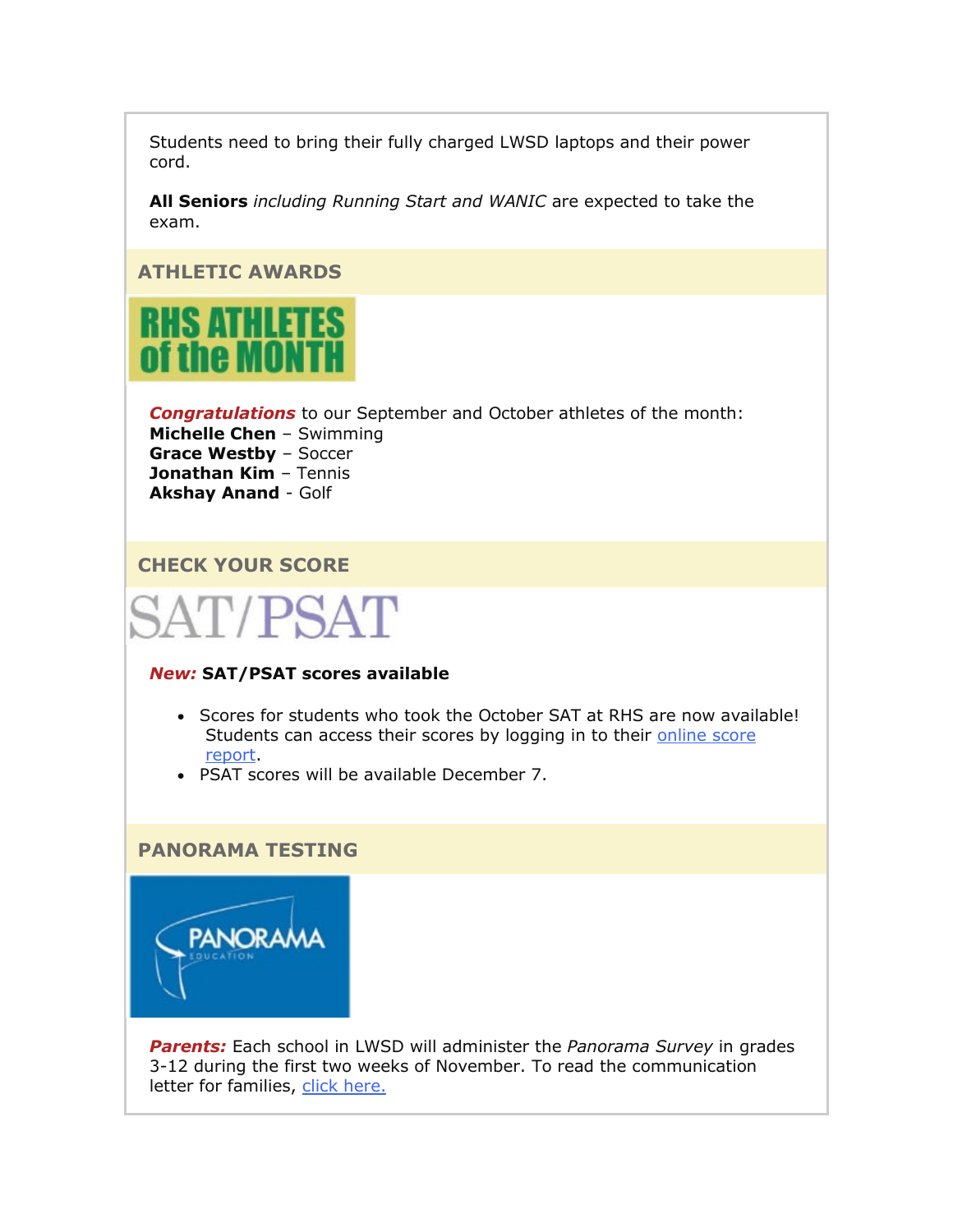**READ THIS!**

November 2021

*Our streak continues!* The highest number of October checkouts in RHS history! Read about this and more in the newest library newsletter. [November Library Newsletter.docx](https://nam02.safelinks.protection.outlook.com/?url=http%3A%2F%2Flink.email.dynect.net%2Flink.php%3FDynEngagement%3Dtrue%26H%3DbyPkDFxves6EOGDn1peRNeIe02OIJH5CdLqxMLzUeO8xfJUQzDOhsO1bHLttkS3hqpXV6Nsc44yxbPt4syLkKD%252FCI70I%252FIWNS1MTGvrF75v9JpXWBM67dQ%253D%253D%26G%3D0%26R%3Dhttps%253A%252F%252FPMEFGYZTANA.hatchbuck.com%252FTrackLinkClick%253FID2%253Dcoc-dtLvGeik5aFk7MO_x8Dz8mNhZOmu2tEA28uPe21tYYMAgOCq87bT9OikCHKb0%26I%3D20211105224535.000000143274%2540mail6-64-ussnn1%26X%3DMHwxMjY0OTIyOjIzMTQxMTU3NTY7MXwxMjY0OTIzOjE4NTI0OTc0MTs%253D%26V%3D3%26S%3DON_cPBDRYPNM-nv0uC4EBCQMi23e8sDancvL_lCWRiw&data=04%7C01%7Cmwood%40lwsd.org%7Ce8cd8cf4a0a2492de09808d9a0adfbdf%7C1fd4673fdf9646218638a1d88c4c85d7%7C0%7C0%7C637717491384246353%7CUnknown%7CTWFpbGZsb3d8eyJWIjoiMC4wLjAwMDAiLCJQIjoiV2luMzIiLCJBTiI6Ik1haWwiLCJXVCI6Mn0%3D%7C1000&sdata=IXaJMAvfHnUtkuWZNqwDSoeFr5aNEDtuh2QBa8RMt98%3D&reserved=0)

**NATIONAL HONOR SOCIETY**

**Library Newsletter** 

**Redmond High School** 



*New: National Honor Society members,* please plan to attend our meeting in the PAC on November 16 at 2:30-3:15 pm. This is for our already existing members. In January, students with a GPA of 3.5 or higher will receive an invitation via email. Applications can then be submitted.

Questions? Contact Ms. Cherry at [ncherry@lwsd.org](mailto:ncherry@lwsd.org) or Mr. Dotson [sdotson@lwsd.org](mailto:sdotson@lwsd.org)

## **ELECTRONIC REPORT CARDS**



**New:** Families now have the option to opt out of paper report cards and only receive them electronically. Instructions to do so and also how to retrieve the electronic version of report cards are attached. Click [here](https://nam02.safelinks.protection.outlook.com/?url=http%3A%2F%2Flink.email.dynect.net%2Flink.php%3FDynEngagement%3Dtrue%26H%3DbyPkDFxves6EOGDn1peRNeIe02OIJH5CdLqxMLzUeO8xfJUQzDOhsO1bHLttkS3hqpXV6Nsc44yxbPt4syLkKD%252FCI70I%252FIWNS1MTGvrF75v9JpXWBM67dQ%253D%253D%26G%3D0%26R%3Dhttps%253A%252F%252FPMEFGYZTANA.hatchbuck.com%252FTrackLinkClick%253FID2%253Do0JT2bqndMpdZ2APXSWNbQ_2YcT6Rgu0I4ypidaYL5HTbWzbSHPRlkPNRCiO6qgB0%26I%3D20211105224535.000000143274%2540mail6-64-ussnn1%26X%3DMHwxMjY0OTIyOjIzMTQxMTU3NTY7MXwxMjY0OTIzOjE4NTI0OTc0MTs%253D%26V%3D3%26S%3D888i-6WoZSxNFGR8BkVWc1ahUTBc-sBSJJX3GGFGu3A&data=04%7C01%7Cmwood%40lwsd.org%7Ce8cd8cf4a0a2492de09808d9a0adfbdf%7C1fd4673fdf9646218638a1d88c4c85d7%7C0%7C0%7C637717491384256349%7CUnknown%7CTWFpbGZsb3d8eyJWIjoiMC4wLjAwMDAiLCJQIjoiV2luMzIiLCJBTiI6Ik1haWwiLCJXVCI6Mn0%3D%7C1000&sdata=lCK0NIIpgpFXvUXTFcpdWduz3RRmvZVRAR2arsx1STU%3D&reserved=0) for instructions.

**GIRLS BASKETBALL TRYOUTS**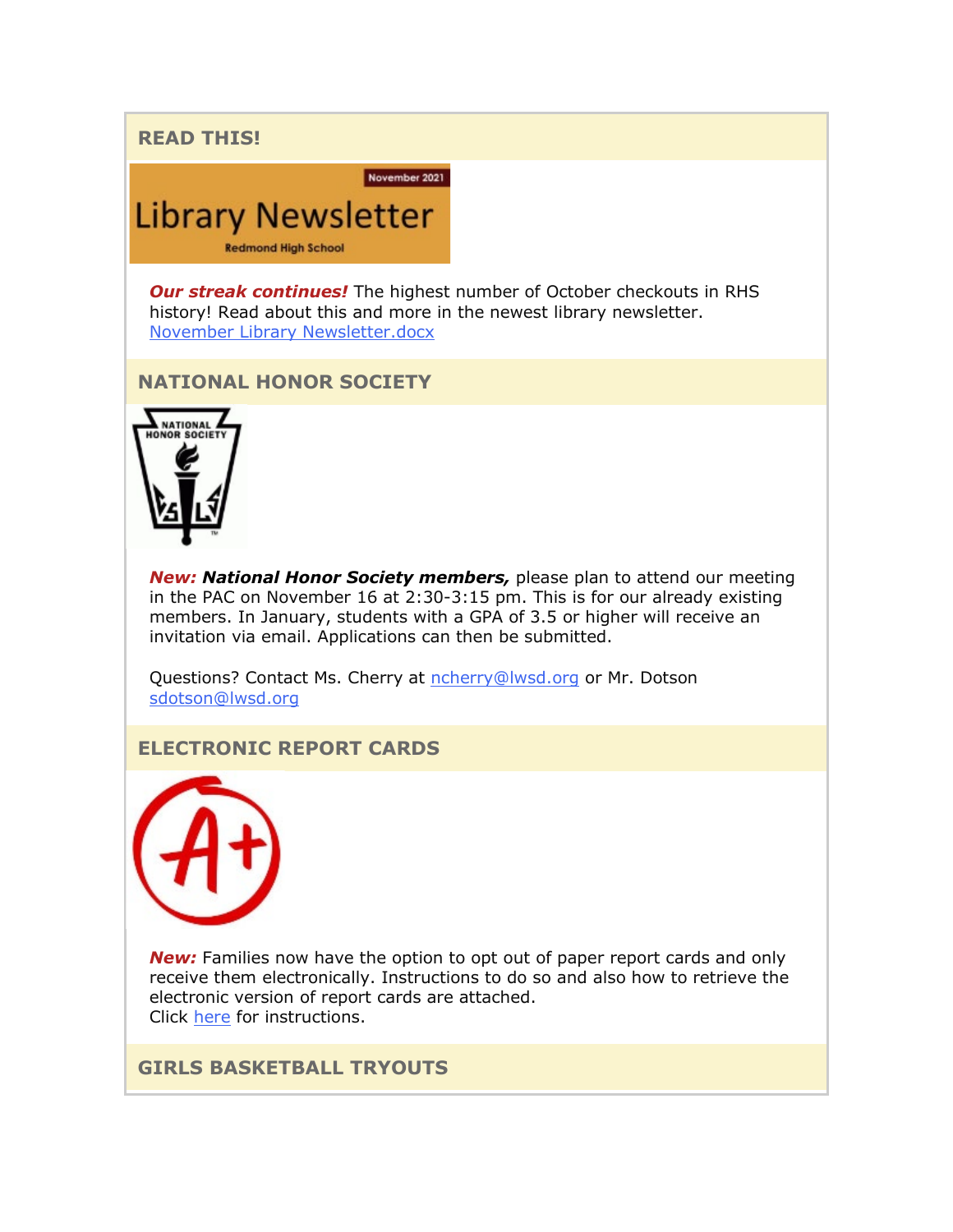

**Girls Basketball Tryouts** November 15 & 16, 5:00-7:00 pm November 17, 1:00-3:00 pm Registration may be completed through [Final Forms.](https://nam02.safelinks.protection.outlook.com/?url=http%3A%2F%2Flink.email.dynect.net%2Flink.php%3FDynEngagement%3Dtrue%26H%3DbyPkDFxves6EOGDn1peRNeIe02OIJH5CdLqxMLzUeO8xfJUQzDOhsO1bHLttkS3hqpXV6Nsc44yxbPt4syLkKD%252FCI70I%252FIWNS1MTGvrF75v9JpXWBM67dQ%253D%253D%26G%3D0%26R%3Dhttps%253A%252F%252FPMEFGYZTANA.hatchbuck.com%252FTrackLinkClick%253FID2%253DmJJ41DCrGIxTAKbMlQ_OROuepaJGGuMSmTCOwqiSLf9ymRX2yenNToZc2AP6swOy0%26I%3D20211105224535.000000143274%2540mail6-64-ussnn1%26X%3DMHwxMjY0OTIyOjIzMTQxMTU3NTY7MXwxMjY0OTIzOjE4NTI0OTc0MTs%253D%26V%3D3%26S%3Dew2Ur1iPbR-dxcs0AYVBmex9kmU26Cvnmfl2SaVSLGE&data=04%7C01%7Cmwood%40lwsd.org%7Ce8cd8cf4a0a2492de09808d9a0adfbdf%7C1fd4673fdf9646218638a1d88c4c85d7%7C0%7C0%7C637717491384266342%7CUnknown%7CTWFpbGZsb3d8eyJWIjoiMC4wLjAwMDAiLCJQIjoiV2luMzIiLCJBTiI6Ik1haWwiLCJXVCI6Mn0%3D%7C1000&sdata=VwZTM944Y%2FoQjgQsog8Dqr1MU8MoY62ydTnK8E7chQA%3D&reserved=0)

## **MOD PIZZA NIGHT**



#### *Support Redmond DECA at MOD Pizza*

**Wednesday, November 10, 10:30 am-10:00 pm @ Bella Bottega** Get MOD pizza at Bella Bottega next Wednesday to support Redmond DECA competitors and emerging leaders in business! Make sure to **mention RHS DECA** when paying at MOD Pizza or **code GR206474R** when ordering online to ensure proceeds go toward the Redmond DECA chapter! *Ordering through online delivery services like Uber Eats will not count.* Thank you for supporting Redmond DECA!

## **WORLD LANGUAGE TESTING**

kumusta? annyeonghaseyo hej  $\exists$ xin chào bonjour  $\omega$  .  $\Omega$   $\Omega$  tálofa  $\overline{p}$ aloha **CO** Ola shalom hej zdrave

**World Language testing** is available in any language that is both written and spoken. All LWSD High School students (currently in 9th-12th grade) can test one time for free!

**For registration and more information:** [World Language Credit by](https://nam02.safelinks.protection.outlook.com/?url=http%3A%2F%2Flink.email.dynect.net%2Flink.php%3FDynEngagement%3Dtrue%26H%3DbyPkDFxves6EOGDn1peRNeIe02OIJH5CdLqxMLzUeO8xfJUQzDOhsO1bHLttkS3hqpXV6Nsc44yxbPt4syLkKD%252FCI70I%252FIWNS1MTGvrF75v9JpXWBM67dQ%253D%253D%26G%3D0%26R%3Dhttps%253A%252F%252FPMEFGYZTANA.hatchbuck.com%252FTrackLinkClick%253FID2%253DYV2RDkY2Rcn7W1yJU9eqJfdp3Vw2Iplqefj22T4Df94PhkX0KRUfHSP2bR7BMHVZ0%26I%3D20211105224535.000000143274%2540mail6-64-ussnn1%26X%3DMHwxMjY0OTIyOjIzMTQxMTU3NTY7MXwxMjY0OTIzOjE4NTI0OTc0MTs%253D%26V%3D3%26S%3DO-cWZ-k_y32sE7xNN-bcPPNEDIMrIu2Gp7IysYJJ57E&data=04%7C01%7Cmwood%40lwsd.org%7Ce8cd8cf4a0a2492de09808d9a0adfbdf%7C1fd4673fdf9646218638a1d88c4c85d7%7C0%7C0%7C637717491384266342%7CUnknown%7CTWFpbGZsb3d8eyJWIjoiMC4wLjAwMDAiLCJQIjoiV2luMzIiLCJBTiI6Ik1haWwiLCJXVCI6Mn0%3D%7C1000&sdata=KLVjKAfp39062WT%2BvNrhXNTiyHHOynyZQis9lzhN0Kw%3D&reserved=0)  **[Proficiency](https://nam02.safelinks.protection.outlook.com/?url=http%3A%2F%2Flink.email.dynect.net%2Flink.php%3FDynEngagement%3Dtrue%26H%3DbyPkDFxves6EOGDn1peRNeIe02OIJH5CdLqxMLzUeO8xfJUQzDOhsO1bHLttkS3hqpXV6Nsc44yxbPt4syLkKD%252FCI70I%252FIWNS1MTGvrF75v9JpXWBM67dQ%253D%253D%26G%3D0%26R%3Dhttps%253A%252F%252FPMEFGYZTANA.hatchbuck.com%252FTrackLinkClick%253FID2%253DYV2RDkY2Rcn7W1yJU9eqJfdp3Vw2Iplqefj22T4Df94PhkX0KRUfHSP2bR7BMHVZ0%26I%3D20211105224535.000000143274%2540mail6-64-ussnn1%26X%3DMHwxMjY0OTIyOjIzMTQxMTU3NTY7MXwxMjY0OTIzOjE4NTI0OTc0MTs%253D%26V%3D3%26S%3DO-cWZ-k_y32sE7xNN-bcPPNEDIMrIu2Gp7IysYJJ57E&data=04%7C01%7Cmwood%40lwsd.org%7Ce8cd8cf4a0a2492de09808d9a0adfbdf%7C1fd4673fdf9646218638a1d88c4c85d7%7C0%7C0%7C637717491384266342%7CUnknown%7CTWFpbGZsb3d8eyJWIjoiMC4wLjAwMDAiLCJQIjoiV2luMzIiLCJBTiI6Ik1haWwiLCJXVCI6Mn0%3D%7C1000&sdata=KLVjKAfp39062WT%2BvNrhXNTiyHHOynyZQis9lzhN0Kw%3D&reserved=0)** 

Questions? Email Theresa Vasquez at [tvasquez@lwsd.org](mailto:tvasquez@lwsd.org)

## **PARKING UPDATES**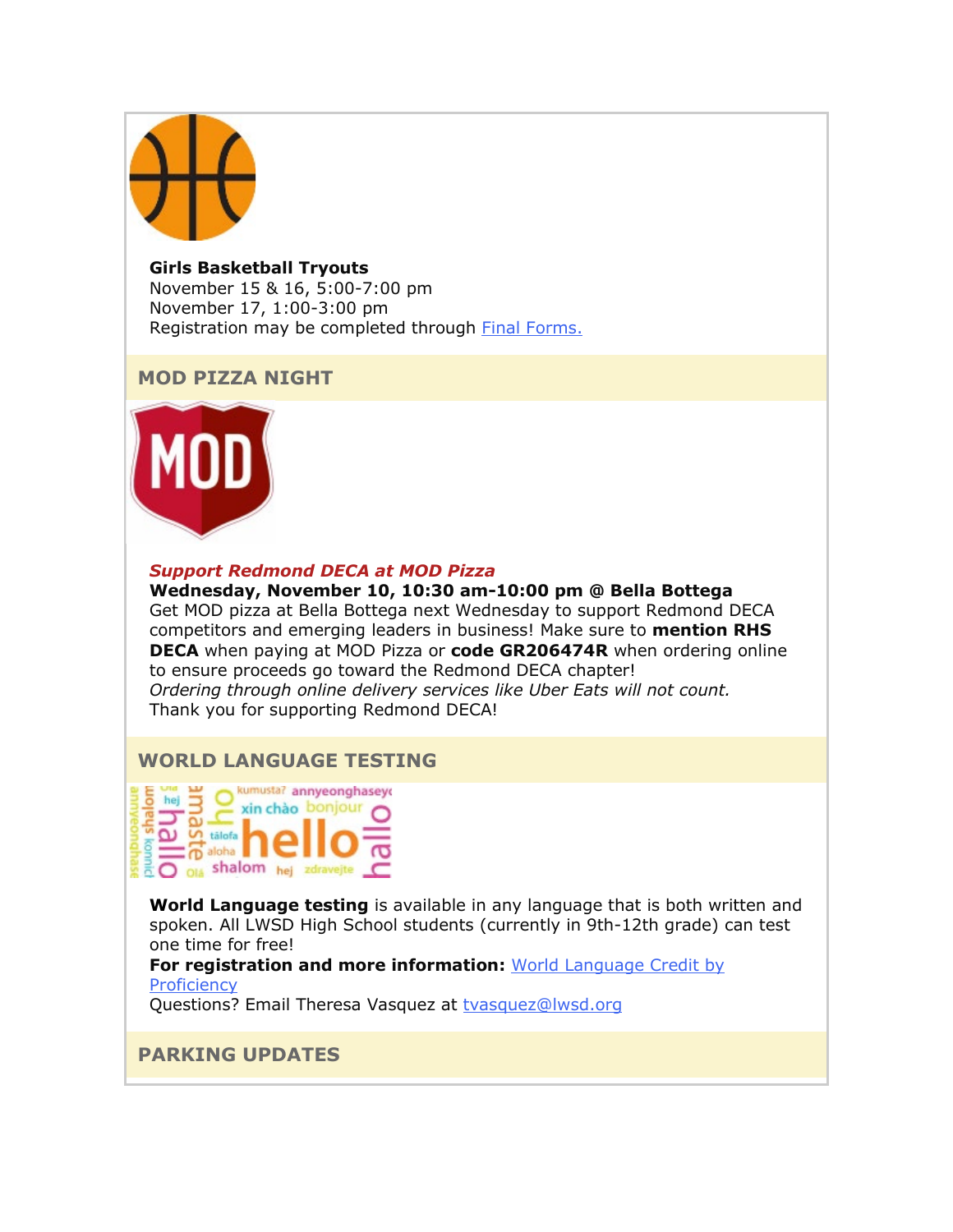

**Updates for students:** If you need to pick up your parking permit, contact **Pamela Kelley** at [pkelley@lwsd.org](mailto:pkelley@lwsd.org) or find her in C104.

*Parents:* When visiting RHS, please park in the **guest parking** located near the main entrance. Please do not park in the numbered staff spots. Thank you!

## **WINTER SPORTS REGISTRATION**



**Winter Sports Registration -** Opens October 15, 2021 The first day of winter practice/tryouts: November 15 Boys Basketball – Cut Sport Girls Basketball – Cut Sport **Gymnastics Wrestling** Boys Swim & Div Click here for [registration](https://nam02.safelinks.protection.outlook.com/?url=http%3A%2F%2Flink.email.dynect.net%2Flink.php%3FDynEngagement%3Dtrue%26H%3DbyPkDFxves6EOGDn1peRNeIe02OIJH5CdLqxMLzUeO8xfJUQzDOhsO1bHLttkS3hqpXV6Nsc44yxbPt4syLkKD%252FCI70I%252FIWNS1MTGvrF75v9JpXWBM67dQ%253D%253D%26G%3D0%26R%3Dhttps%253A%252F%252FPMEFGYZTANA.hatchbuck.com%252FTrackLinkClick%253FID2%253DmJJ41DCrGIxTAKbMlQ_OROuepaJGGuMSmTCOwqiSLf9ymRX2yenNToZc2AP6swOy0%26I%3D20211105224535.000000143274%2540mail6-64-ussnn1%26X%3DMHwxMjY0OTIyOjIzMTQxMTU3NTY7MXwxMjY0OTIzOjE4NTI0OTc0MTs%253D%26V%3D3%26S%3Dew2Ur1iPbR-dxcs0AYVBmex9kmU26Cvnmfl2SaVSLGE&data=04%7C01%7Cmwood%40lwsd.org%7Ce8cd8cf4a0a2492de09808d9a0adfbdf%7C1fd4673fdf9646218638a1d88c4c85d7%7C0%7C0%7C637717491384276335%7CUnknown%7CTWFpbGZsb3d8eyJWIjoiMC4wLjAwMDAiLCJQIjoiV2luMzIiLCJBTiI6Ik1haWwiLCJXVCI6Mn0%3D%7C1000&sdata=XBmsgOVhOtHsWbSVvfflPwY57he5yCjozr7XclJRBxU%3D&reserved=0)

### **INTERESTED IN WRESTLING?**



**Update:** There is an information meeting from for any student interested in wrestling this year in Coach Schwabenbauer's room C109 on Wednesday November 10 from 12:30-12:40 pm. We will talk about practices, competitions and the upcoming season.

Any student interested in wrestling please sign up on **[Final Forms](https://nam02.safelinks.protection.outlook.com/?url=http%3A%2F%2Flink.email.dynect.net%2Flink.php%3FDynEngagement%3Dtrue%26H%3DbyPkDFxves6EOGDn1peRNeIe02OIJH5CdLqxMLzUeO8xfJUQzDOhsO1bHLttkS3hqpXV6Nsc44yxbPt4syLkKD%252FCI70I%252FIWNS1MTGvrF75v9JpXWBM67dQ%253D%253D%26G%3D0%26R%3Dhttps%253A%252F%252FPMEFGYZTANA.hatchbuck.com%252FTrackLinkClick%253FID2%253DmJJ41DCrGIxTAKbMlQ_OROuepaJGGuMSmTCOwqiSLf9ymRX2yenNToZc2AP6swOy0%26I%3D20211105224535.000000143274%2540mail6-64-ussnn1%26X%3DMHwxMjY0OTIyOjIzMTQxMTU3NTY7MXwxMjY0OTIzOjE4NTI0OTc0MTs%253D%26V%3D3%26S%3Dew2Ur1iPbR-dxcs0AYVBmex9kmU26Cvnmfl2SaVSLGE&data=04%7C01%7Cmwood%40lwsd.org%7Ce8cd8cf4a0a2492de09808d9a0adfbdf%7C1fd4673fdf9646218638a1d88c4c85d7%7C0%7C0%7C637717491384276335%7CUnknown%7CTWFpbGZsb3d8eyJWIjoiMC4wLjAwMDAiLCJQIjoiV2luMzIiLCJBTiI6Ik1haWwiLCJXVCI6Mn0%3D%7C1000&sdata=XBmsgOVhOtHsWbSVvfflPwY57he5yCjozr7XclJRBxU%3D&reserved=0)** and e-mail Coach Schwabenbauer: [lschwabenbauer@lwsd.org](mailto:lschwabenbauer@lwsd.org)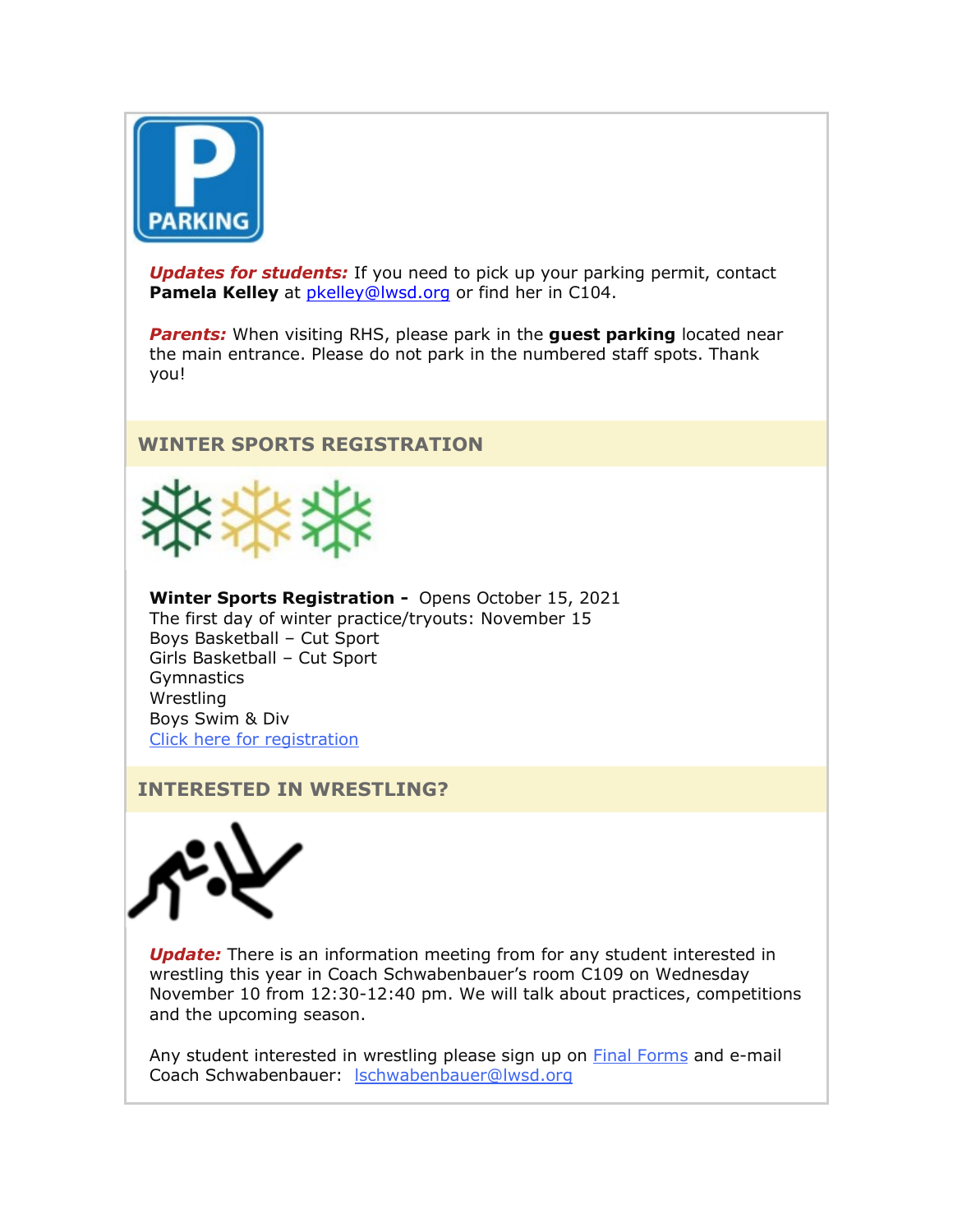## **FOR SENIORS**



**Wondering about how to apply for college?** Confused by new terms? Not sure where to even start? Look on the RHS Website under Counseling for our presentation on College Applications 101! It is an overview of everything you need to know about applying to 2 and 4-year colleges, post high school planning, and things to think about! Simply go to the main counselor page, look for the red box, and click to play!

**Senior portraits** will be due Friday, January 14, 2022. There will be more information advertised on how to submit photos to the Yearbook staff around campus soon!

#### **Yearbook Ads**

A yearbook Senior ad is a loving tribute typically from a parent/family member to their student, personalized with their own sentimental message and a cherished photo or photo collage. Create and purchase online by February 1, 2022. To create or find prices and other information go to: [Jostensadservice.com](https://nam02.safelinks.protection.outlook.com/?url=http%3A%2F%2Flink.email.dynect.net%2Flink.php%3FDynEngagement%3Dtrue%26H%3DbyPkDFxves6EOGDn1peRNeIe02OIJH5CdLqxMLzUeO8xfJUQzDOhsO1bHLttkS3hqpXV6Nsc44yxbPt4syLkKD%252FCI70I%252FIWNS1MTGvrF75v9JpXWBM67dQ%253D%253D%26G%3D0%26R%3Dhttps%253A%252F%252FPMEFGYZTANA.hatchbuck.com%252FTrackLinkClick%253FID2%253DwmWZAruakAFm0MHBQytrl6fsx4ZwR0T7T9CXKda7E1Nui6-2cnVrhJVyqjrG4uB30%26I%3D20211105224535.000000143274%2540mail6-64-ussnn1%26X%3DMHwxMjY0OTIyOjIzMTQxMTU3NTY7MXwxMjY0OTIzOjE4NTI0OTc0MTs%253D%26V%3D3%26S%3DaA_F6jifQv_DaO4-ihjx8ZjWvRmQ64QbOYLPTiw-W1A&data=04%7C01%7Cmwood%40lwsd.org%7Ce8cd8cf4a0a2492de09808d9a0adfbdf%7C1fd4673fdf9646218638a1d88c4c85d7%7C0%7C0%7C637717491384286330%7CUnknown%7CTWFpbGZsb3d8eyJWIjoiMC4wLjAwMDAiLCJQIjoiV2luMzIiLCJBTiI6Ik1haWwiLCJXVCI6Mn0%3D%7C1000&sdata=hshRyGYSnNK4JrWzwwxZ33rv1HQAbquyk5oFS8mAFL4%3D&reserved=0)

## **RHS ATTENDANCE LINE**



#### *Parents:* **How to excuse your student when they are absent:**

Please email the attendance secretary at [rhsattend@lwsd.org](mailto:rhsattend@lwsd.org) or leave a message on the Attendance line 425 936-1810 whenever your student is absent or late.

#### **How to excuse your student for an early departure:**

Please email or call as soon as possible to excuse your student early for an appointment, or if they are leaving early due to an illness. The Attendance Secretary (Ms. Anderson) will send your student a dismissal slip so they may sign out in the Attendance Office and meet the parent outside.

**Important:** if you were marked absent or late by a teacher and would like to discuss this, please talk to the teacher that marked you absent or late---not the attendance office.

• For more information about absences, late arrivals and early departures, click [here.](https://nam02.safelinks.protection.outlook.com/?url=http%3A%2F%2Flink.email.dynect.net%2Flink.php%3FDynEngagement%3Dtrue%26H%3DbyPkDFxves6EOGDn1peRNeIe02OIJH5CdLqxMLzUeO8xfJUQzDOhsO1bHLttkS3hqpXV6Nsc44yxbPt4syLkKD%252FCI70I%252FIWNS1MTGvrF75v9JpXWBM67dQ%253D%253D%26G%3D0%26R%3Dhttps%253A%252F%252FPMEFGYZTANA.hatchbuck.com%252FTrackLinkClick%253FID2%253DwFBQO04DvtFA75BKzXlgLK21YzqsDuMzeF5xIJHIf4ckWsmKHi2gnjFHLffjo3zD0%26I%3D20211105224535.000000143274%2540mail6-64-ussnn1%26X%3DMHwxMjY0OTIyOjIzMTQxMTU3NTY7MXwxMjY0OTIzOjE4NTI0OTc0MTs%253D%26V%3D3%26S%3D8vtwnEXj63sn6cXn-AgrNjwW7iFwiB_6pcisgjOSao8&data=04%7C01%7Cmwood%40lwsd.org%7Ce8cd8cf4a0a2492de09808d9a0adfbdf%7C1fd4673fdf9646218638a1d88c4c85d7%7C0%7C0%7C637717491384296325%7CUnknown%7CTWFpbGZsb3d8eyJWIjoiMC4wLjAwMDAiLCJQIjoiV2luMzIiLCJBTiI6Ik1haWwiLCJXVCI6Mn0%3D%7C1000&sdata=2piYZ%2F6dcpvVsusAT%2Bqr5u8Pf4%2FqWcX7AaLZkVpva74%3D&reserved=0)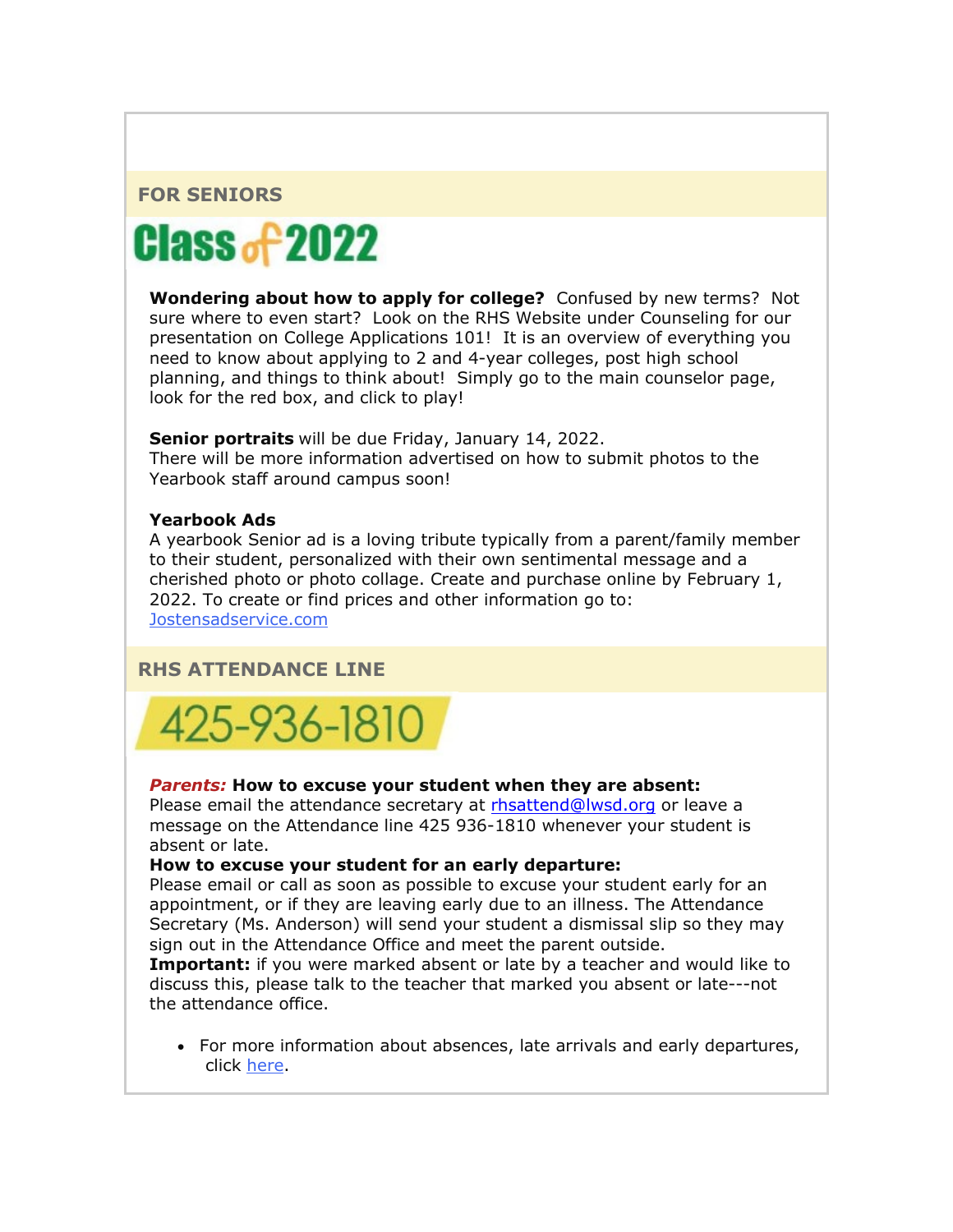• Para obtener más información sobre ausencias, llegadas tardías y salidas anticipadas, haga clic [aquí.](https://nam02.safelinks.protection.outlook.com/?url=http%3A%2F%2Flink.email.dynect.net%2Flink.php%3FDynEngagement%3Dtrue%26H%3DbyPkDFxves6EOGDn1peRNeIe02OIJH5CdLqxMLzUeO8xfJUQzDOhsO1bHLttkS3hqpXV6Nsc44yxbPt4syLkKD%252FCI70I%252FIWNS1MTGvrF75v9JpXWBM67dQ%253D%253D%26G%3D0%26R%3Dhttps%253A%252F%252FPMEFGYZTANA.hatchbuck.com%252FTrackLinkClick%253FID2%253DllITYIV5NqQBi3eAKEgw1vnpZSF4EiYM7L7SnLuQTCzwGmFFr7Hwpi6tP9LGCkMW0%26I%3D20211105224535.000000143274%2540mail6-64-ussnn1%26X%3DMHwxMjY0OTIyOjIzMTQxMTU3NTY7MXwxMjY0OTIzOjE4NTI0OTc0MTs%253D%26V%3D3%26S%3DiMFd_0imLSTN4kwvOEtspG7rp3W0f9q8KMBdXcYayIU&data=04%7C01%7Cmwood%40lwsd.org%7Ce8cd8cf4a0a2492de09808d9a0adfbdf%7C1fd4673fdf9646218638a1d88c4c85d7%7C0%7C0%7C637717491384296325%7CUnknown%7CTWFpbGZsb3d8eyJWIjoiMC4wLjAwMDAiLCJQIjoiV2luMzIiLCJBTiI6Ik1haWwiLCJXVCI6Mn0%3D%7C1000&sdata=H7XVaH1XdmeIkPvYGm70owD%2BiKTi%2BLx15IdfqbGw7IY%3D&reserved=0)

## **COUNSELING APPOINTMENTS**



#### *New:* **Counselors Visiting Lifetime Fitness Classes in November**

The counselors are excited to visit Lifetime Fitness Classes on November 8th and 15th. We will be talking with students about understanding stress and strengthening resiliency. Students will discuss common sources of stress and anxiety for teens, and learn some practical strategies for managing stress and promoting overall wellbeing. Counselors will also share information and resources for suicide prevention. Having direct and open communication about this difficult topic is one of the most important things we can do to help. If you have any questions or concerns, please reach out to your student's counselor.

**Counselors are excited to meet with you!** Counselors are available for individual student/parent appointments. The appointment calendar on the [RHS](https://nam02.safelinks.protection.outlook.com/?url=http%3A%2F%2Flink.email.dynect.net%2Flink.php%3FDynEngagement%3Dtrue%26H%3DbyPkDFxves6EOGDn1peRNeIe02OIJH5CdLqxMLzUeO8xfJUQzDOhsO1bHLttkS3hqpXV6Nsc44yxbPt4syLkKD%252FCI70I%252FIWNS1MTGvrF75v9JpXWBM67dQ%253D%253D%26G%3D0%26R%3Dhttps%253A%252F%252FPMEFGYZTANA.hatchbuck.com%252FTrackLinkClick%253FID2%253DiRTAuKftKkHu7aLb3kJI9DYTdQGeHGux0AHG1SbzoHOUwfC5DpacWLTaS3-WTb6_0%26I%3D20211105224535.000000143274%2540mail6-64-ussnn1%26X%3DMHwxMjY0OTIyOjIzMTQxMTU3NTY7MXwxMjY0OTIzOjE4NTI0OTc0MTs%253D%26V%3D3%26S%3DtdT1xRoafCLnZ9_0SE3Hmvyck9fcVm0M_BAkkhPFymA&data=04%7C01%7Cmwood%40lwsd.org%7Ce8cd8cf4a0a2492de09808d9a0adfbdf%7C1fd4673fdf9646218638a1d88c4c85d7%7C0%7C0%7C637717491384306316%7CUnknown%7CTWFpbGZsb3d8eyJWIjoiMC4wLjAwMDAiLCJQIjoiV2luMzIiLCJBTiI6Ik1haWwiLCJXVCI6Mn0%3D%7C1000&sdata=PBvUXFmwR074bql%2FKBsDps%2Bf4csskKxm1LXFRhwXJO4%3D&reserved=0)  [Counseling website](https://nam02.safelinks.protection.outlook.com/?url=http%3A%2F%2Flink.email.dynect.net%2Flink.php%3FDynEngagement%3Dtrue%26H%3DbyPkDFxves6EOGDn1peRNeIe02OIJH5CdLqxMLzUeO8xfJUQzDOhsO1bHLttkS3hqpXV6Nsc44yxbPt4syLkKD%252FCI70I%252FIWNS1MTGvrF75v9JpXWBM67dQ%253D%253D%26G%3D0%26R%3Dhttps%253A%252F%252FPMEFGYZTANA.hatchbuck.com%252FTrackLinkClick%253FID2%253DiRTAuKftKkHu7aLb3kJI9DYTdQGeHGux0AHG1SbzoHOUwfC5DpacWLTaS3-WTb6_0%26I%3D20211105224535.000000143274%2540mail6-64-ussnn1%26X%3DMHwxMjY0OTIyOjIzMTQxMTU3NTY7MXwxMjY0OTIzOjE4NTI0OTc0MTs%253D%26V%3D3%26S%3DtdT1xRoafCLnZ9_0SE3Hmvyck9fcVm0M_BAkkhPFymA&data=04%7C01%7Cmwood%40lwsd.org%7Ce8cd8cf4a0a2492de09808d9a0adfbdf%7C1fd4673fdf9646218638a1d88c4c85d7%7C0%7C0%7C637717491384306316%7CUnknown%7CTWFpbGZsb3d8eyJWIjoiMC4wLjAwMDAiLCJQIjoiV2luMzIiLCJBTiI6Ik1haWwiLCJXVCI6Mn0%3D%7C1000&sdata=PBvUXFmwR074bql%2FKBsDps%2Bf4csskKxm1LXFRhwXJO4%3D&reserved=0) is now open for students/parents to schedule a meeting.

#### **Counselor Caseloads 2021-2022**

Aysha Rafiq (A-CA) [arafiq@lwsd.org](mailto:arafiq@lwsd.org) Lindsey Hanson (CE-GRAC) [lihanson@lwsd.org](mailto:lihanson@lwsd.org) Sarah Gray (GARD-KAS) [sgray@lwsd.org](mailto:sgray@lwsd.org) Micaela Crapo (KAT-LEA) [mcrapo@lwsd.org](mailto:mcrapo@lwsd.org) Katie Bunyard (LEB-MAZ) [Kbunyard@lwsd.org](mailto:Kbunyard@lwsd.org) Ellen Zambrowsky-Huls (MC-RAJ) [Ezambrowsky-huls@lwsd.org](mailto:Ezambrowsky-huls@lwsd.org) Derik Detweiler (RAK-SUG) [ddetweiler@lwsd.org](mailto:ddetweiler@lwsd.org) Justine Oshiro (SUH-VIL) [joshiro@lwsd.org](mailto:joshiro@lwsd.org) Micaela Crapo (VIM-Z) [mcrapo@lwsd.org](mailto:mcrapo@lwsd.org) Nikole Lalas (High School and Beyond Plan) [nlalas@lwsd.org](mailto:nlalas@lwsd.org)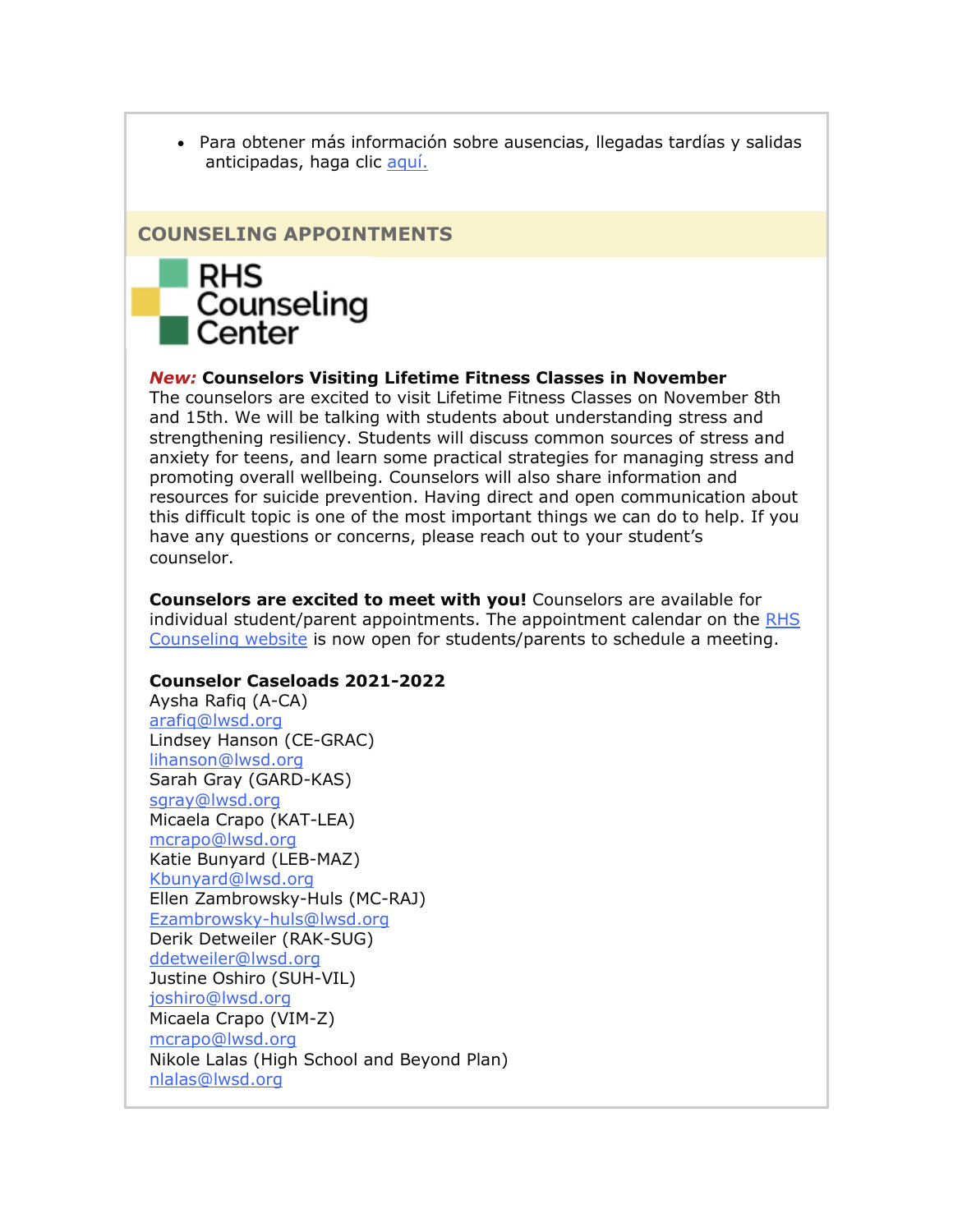## **YOUTH EASTSIDE SERVICES**



#### **YES Alcohol Drug Education Class (FREE)**

For Parents/Caregivers & Teens to attend together. Offered virtually one Saturday per month 10/23, 11/20, 12/18.

- Learn the impacts of substance use on the developing body & brain
- Learn where and how to turn for help-drug/alcohol or mental health
- Teens will also learn to make more informed decisions for their futures regarding substance use

[Click here](https://nam02.safelinks.protection.outlook.com/?url=http%3A%2F%2Flink.email.dynect.net%2Flink.php%3FDynEngagement%3Dtrue%26H%3DbyPkDFxves6EOGDn1peRNeIe02OIJH5CdLqxMLzUeO8xfJUQzDOhsO1bHLttkS3hqpXV6Nsc44yxbPt4syLkKD%252FCI70I%252FIWNS1MTGvrF75v9JpXWBM67dQ%253D%253D%26G%3D0%26R%3Dhttps%253A%252F%252FPMEFGYZTANA.hatchbuck.com%252FTrackLinkClick%253FID2%253DHZtoJaf7Y7M7IWwAOrtKKsJrY84FBUY6FlSBDTSsJZqAt7_pFtWcGFijJ6ird50s0%26I%3D20211105224535.000000143274%2540mail6-64-ussnn1%26X%3DMHwxMjY0OTIyOjIzMTQxMTU3NTY7MXwxMjY0OTIzOjE4NTI0OTc0MTs%253D%26V%3D3%26S%3D4qziTZkFtqpuwAxl1S5MZjrTXWFtB0ThdKPhQbq4les&data=04%7C01%7Cmwood%40lwsd.org%7Ce8cd8cf4a0a2492de09808d9a0adfbdf%7C1fd4673fdf9646218638a1d88c4c85d7%7C0%7C0%7C637717491384306316%7CUnknown%7CTWFpbGZsb3d8eyJWIjoiMC4wLjAwMDAiLCJQIjoiV2luMzIiLCJBTiI6Ik1haWwiLCJXVCI6Mn0%3D%7C1000&sdata=LJ7Koz%2FtwF4V%2FmjXoNKQjcYnKuCS%2BuHZyZzqOL4PJJI%3D&reserved=0) to register or contact [Andreaf@youtheastsideservices.org](mailto:Andreaf@youtheastsideservices.org) for questions or more information.

## **COLLEGE & CAREER CENTER**



#### **LIVE WEDNESDAYS**

Nov 10: [Live Wednesday](https://nam02.safelinks.protection.outlook.com/?url=http%3A%2F%2Flink.email.dynect.net%2Flink.php%3FDynEngagement%3Dtrue%26H%3DbyPkDFxves6EOGDn1peRNeIe02OIJH5CdLqxMLzUeO8xfJUQzDOhsO1bHLttkS3hqpXV6Nsc44yxbPt4syLkKD%252FCI70I%252FIWNS1MTGvrF75v9JpXWBM67dQ%253D%253D%26G%3D0%26R%3Dhttps%253A%252F%252FPMEFGYZTANA.hatchbuck.com%252FTrackLinkClick%253FID2%253DaNUuL0ZLWap8TbE2lNDP_CqouAPgcA45OSrK4_Bq90sO0vpvaSmSgygL7CpaXfFD0%26I%3D20211105224535.000000143274%2540mail6-64-ussnn1%26X%3DMHwxMjY0OTIyOjIzMTQxMTU3NTY7MXwxMjY0OTIzOjE4NTI0OTc0MTs%253D%26V%3D3%26S%3DtOxS3wO_yvGO9Ux3zBO1V-eMC2QW6DZkgBt8_qo8CWg&data=04%7C01%7Cmwood%40lwsd.org%7Ce8cd8cf4a0a2492de09808d9a0adfbdf%7C1fd4673fdf9646218638a1d88c4c85d7%7C0%7C0%7C637717491384316313%7CUnknown%7CTWFpbGZsb3d8eyJWIjoiMC4wLjAwMDAiLCJQIjoiV2luMzIiLCJBTiI6Ik1haWwiLCJXVCI6Mn0%3D%7C1000&sdata=OrT5bC4LnTDN2DqVyKky6PzagiOBD9I215q3dST3rFM%3D&reserved=0) starting @ 1pm - Virtual College Visits Nov 17: [Live Wednesday](https://nam02.safelinks.protection.outlook.com/?url=http%3A%2F%2Flink.email.dynect.net%2Flink.php%3FDynEngagement%3Dtrue%26H%3DbyPkDFxves6EOGDn1peRNeIe02OIJH5CdLqxMLzUeO8xfJUQzDOhsO1bHLttkS3hqpXV6Nsc44yxbPt4syLkKD%252FCI70I%252FIWNS1MTGvrF75v9JpXWBM67dQ%253D%253D%26G%3D0%26R%3Dhttps%253A%252F%252FPMEFGYZTANA.hatchbuck.com%252FTrackLinkClick%253FID2%253DcRfkJafyElpywjQn__73HswDSl4hlYCMLGQIJdg7QalNBITqgG41emghfiAYqqNn0%26I%3D20211105224535.000000143274%2540mail6-64-ussnn1%26X%3DMHwxMjY0OTIyOjIzMTQxMTU3NTY7MXwxMjY0OTIzOjE4NTI0OTc0MTs%253D%26V%3D3%26S%3D-zl-vJ5dzRZtLcRRMyXfAZ_1S-qc59hVVPcQm_edxik&data=04%7C01%7Cmwood%40lwsd.org%7Ce8cd8cf4a0a2492de09808d9a0adfbdf%7C1fd4673fdf9646218638a1d88c4c85d7%7C0%7C0%7C637717491384316313%7CUnknown%7CTWFpbGZsb3d8eyJWIjoiMC4wLjAwMDAiLCJQIjoiV2luMzIiLCJBTiI6Ik1haWwiLCJXVCI6Mn0%3D%7C1000&sdata=2Fw2HdG2m4nX8qu905PYSA4dx0X6W64hiqYYd7sqGc0%3D&reserved=0) starting @ 1pm – Virtual College Visits Nov 22: [Live Wednesday](https://nam02.safelinks.protection.outlook.com/?url=http%3A%2F%2Flink.email.dynect.net%2Flink.php%3FDynEngagement%3Dtrue%26H%3DbyPkDFxves6EOGDn1peRNeIe02OIJH5CdLqxMLzUeO8xfJUQzDOhsO1bHLttkS3hqpXV6Nsc44yxbPt4syLkKD%252FCI70I%252FIWNS1MTGvrF75v9JpXWBM67dQ%253D%253D%26G%3D0%26R%3Dhttps%253A%252F%252FPMEFGYZTANA.hatchbuck.com%252FTrackLinkClick%253FID2%253DBsbhz82jXTKvVNgrDPW7dt1vPKw-Mu4z4eWrqeErexmQYrjSGFxCCmn-ezNQZ1PQ0%26I%3D20211105224535.000000143274%2540mail6-64-ussnn1%26X%3DMHwxMjY0OTIyOjIzMTQxMTU3NTY7MXwxMjY0OTIzOjE4NTI0OTc0MTs%253D%26V%3D3%26S%3DRzkM9NxGKQODJqojr-DMvnAR9rNIYwz6PH07FiWVSpU&data=04%7C01%7Cmwood%40lwsd.org%7Ce8cd8cf4a0a2492de09808d9a0adfbdf%7C1fd4673fdf9646218638a1d88c4c85d7%7C0%7C0%7C637717491384326308%7CUnknown%7CTWFpbGZsb3d8eyJWIjoiMC4wLjAwMDAiLCJQIjoiV2luMzIiLCJBTiI6Ik1haWwiLCJXVCI6Mn0%3D%7C1000&sdata=MGEtxhspQ7wJomlAjqxbGOuW9%2F7kH5nPPY6p3a4uCGQ%3D&reserved=0) starting @ 3pm – Virtual College Visits

*Students:* Looking for information on Colleges and Financial Aid? Want to connect with your Counselor? Searching for a Job or Volunteer opportunities? Want to find out more about Career Pathways? *Check out your RHS–Student Services Teams Site!* **SENIORS**: RHS – [Student Services –](https://nam02.safelinks.protection.outlook.com/?url=http%3A%2F%2Flink.email.dynect.net%2Flink.php%3FDynEngagement%3Dtrue%26H%3DbyPkDFxves6EOGDn1peRNeIe02OIJH5CdLqxMLzUeO8xfJUQzDOhsO1bHLttkS3hqpXV6Nsc44yxbPt4syLkKD%252FCI70I%252FIWNS1MTGvrF75v9JpXWBM67dQ%253D%253D%26G%3D0%26R%3Dhttps%253A%252F%252FPMEFGYZTANA.hatchbuck.com%252FTrackLinkClick%253FID2%253DujjgJSJH_qmQ8osG2gNn1vpw5M7ZvTf6azp5T4j3FI-QM6Qp54qF0SRZSne9fPeo0%26I%3D20211105224535.000000143274%2540mail6-64-ussnn1%26X%3DMHwxMjY0OTIyOjIzMTQxMTU3NTY7MXwxMjY0OTIzOjE4NTI0OTc0MTs%253D%26V%3D3%26S%3D-285tkmXig9MWDgs6WYcVqIvbeXYSwwxztL_jI4OojE&data=04%7C01%7Cmwood%40lwsd.org%7Ce8cd8cf4a0a2492de09808d9a0adfbdf%7C1fd4673fdf9646218638a1d88c4c85d7%7C0%7C0%7C637717491384336304%7CUnknown%7CTWFpbGZsb3d8eyJWIjoiMC4wLjAwMDAiLCJQIjoiV2luMzIiLCJBTiI6Ik1haWwiLCJXVCI6Mn0%3D%7C1000&sdata=E0%2Bbl4uonp5Hn1x%2Fki87ZW05Wnhy1kumgVQvz2nriMQ%3D&reserved=0) co2022 **JUNIORS**: RHS – [Student Services –](https://nam02.safelinks.protection.outlook.com/?url=http%3A%2F%2Flink.email.dynect.net%2Flink.php%3FDynEngagement%3Dtrue%26H%3DbyPkDFxves6EOGDn1peRNeIe02OIJH5CdLqxMLzUeO8xfJUQzDOhsO1bHLttkS3hqpXV6Nsc44yxbPt4syLkKD%252FCI70I%252FIWNS1MTGvrF75v9JpXWBM67dQ%253D%253D%26G%3D0%26R%3Dhttps%253A%252F%252FPMEFGYZTANA.hatchbuck.com%252FTrackLinkClick%253FID2%253DBCa4HOyFsLQdKdh8o2TAGtc8k_N7R3wM6Qlrn_IKCGXx283Ys_Nu46pVGGKLqlB30%26I%3D20211105224535.000000143274%2540mail6-64-ussnn1%26X%3DMHwxMjY0OTIyOjIzMTQxMTU3NTY7MXwxMjY0OTIzOjE4NTI0OTc0MTs%253D%26V%3D3%26S%3DrCedsj9fX8FsQx1jSzQGFSfsncg4EMVzJltf4naQ6-k&data=04%7C01%7Cmwood%40lwsd.org%7Ce8cd8cf4a0a2492de09808d9a0adfbdf%7C1fd4673fdf9646218638a1d88c4c85d7%7C0%7C0%7C637717491384336304%7CUnknown%7CTWFpbGZsb3d8eyJWIjoiMC4wLjAwMDAiLCJQIjoiV2luMzIiLCJBTiI6Ik1haWwiLCJXVCI6Mn0%3D%7C1000&sdata=SgOUoufbs5kI5kAGc6nBbQ5DlJtZK6YmRJHbeeyAukg%3D&reserved=0) co2023 **SOPHOMORES**: RHS – [Student Services –](https://nam02.safelinks.protection.outlook.com/?url=http%3A%2F%2Flink.email.dynect.net%2Flink.php%3FDynEngagement%3Dtrue%26H%3DbyPkDFxves6EOGDn1peRNeIe02OIJH5CdLqxMLzUeO8xfJUQzDOhsO1bHLttkS3hqpXV6Nsc44yxbPt4syLkKD%252FCI70I%252FIWNS1MTGvrF75v9JpXWBM67dQ%253D%253D%26G%3D0%26R%3Dhttps%253A%252F%252FPMEFGYZTANA.hatchbuck.com%252FTrackLinkClick%253FID2%253DBAvFhLKhPTQaEQxbiYEwB-U0c8I82EGl_S8CkqZl4f9GX-Frl2kK39giwfTmFgjS0%26I%3D20211105224535.000000143274%2540mail6-64-ussnn1%26X%3DMHwxMjY0OTIyOjIzMTQxMTU3NTY7MXwxMjY0OTIzOjE4NTI0OTc0MTs%253D%26V%3D3%26S%3DiZXMm_SxeyW8kFLzflJVgL0ZkVagl_dHOoj6QmRK4rA&data=04%7C01%7Cmwood%40lwsd.org%7Ce8cd8cf4a0a2492de09808d9a0adfbdf%7C1fd4673fdf9646218638a1d88c4c85d7%7C0%7C0%7C637717491384346295%7CUnknown%7CTWFpbGZsb3d8eyJWIjoiMC4wLjAwMDAiLCJQIjoiV2luMzIiLCJBTiI6Ik1haWwiLCJXVCI6Mn0%3D%7C1000&sdata=UhUJZaphRlBTR2Ib8l3%2BOZClEJYXcf7zhWDFFmxBExY%3D&reserved=0) co2024 **FRESHMEN**: RHS – [Student Services –](https://nam02.safelinks.protection.outlook.com/?url=http%3A%2F%2Flink.email.dynect.net%2Flink.php%3FDynEngagement%3Dtrue%26H%3DbyPkDFxves6EOGDn1peRNeIe02OIJH5CdLqxMLzUeO8xfJUQzDOhsO1bHLttkS3hqpXV6Nsc44yxbPt4syLkKD%252FCI70I%252FIWNS1MTGvrF75v9JpXWBM67dQ%253D%253D%26G%3D0%26R%3Dhttps%253A%252F%252FPMEFGYZTANA.hatchbuck.com%252FTrackLinkClick%253FID2%253DSFqj9biuWGXZA2qOR_6u4TFGFL9I9bg3jsMpaW-Z6hk2KChs4rGDWV_fuWGxNlBD0%26I%3D20211105224535.000000143274%2540mail6-64-ussnn1%26X%3DMHwxMjY0OTIyOjIzMTQxMTU3NTY7MXwxMjY0OTIzOjE4NTI0OTc0MTs%253D%26V%3D3%26S%3DQeqjQDhKNiLOZ6hy_-PA6xYcOE_H9P0hcMtlvUcWa0Q&data=04%7C01%7Cmwood%40lwsd.org%7Ce8cd8cf4a0a2492de09808d9a0adfbdf%7C1fd4673fdf9646218638a1d88c4c85d7%7C0%7C0%7C637717491384356294%7CUnknown%7CTWFpbGZsb3d8eyJWIjoiMC4wLjAwMDAiLCJQIjoiV2luMzIiLCJBTiI6Ik1haWwiLCJXVCI6Mn0%3D%7C1000&sdata=F%2BDcIpkA4VpwOFdBj3Ir9mVtbJufqRFKVg6At3Od8G0%3D&reserved=0) co2025 Updated daily with fresh information and resources for you!